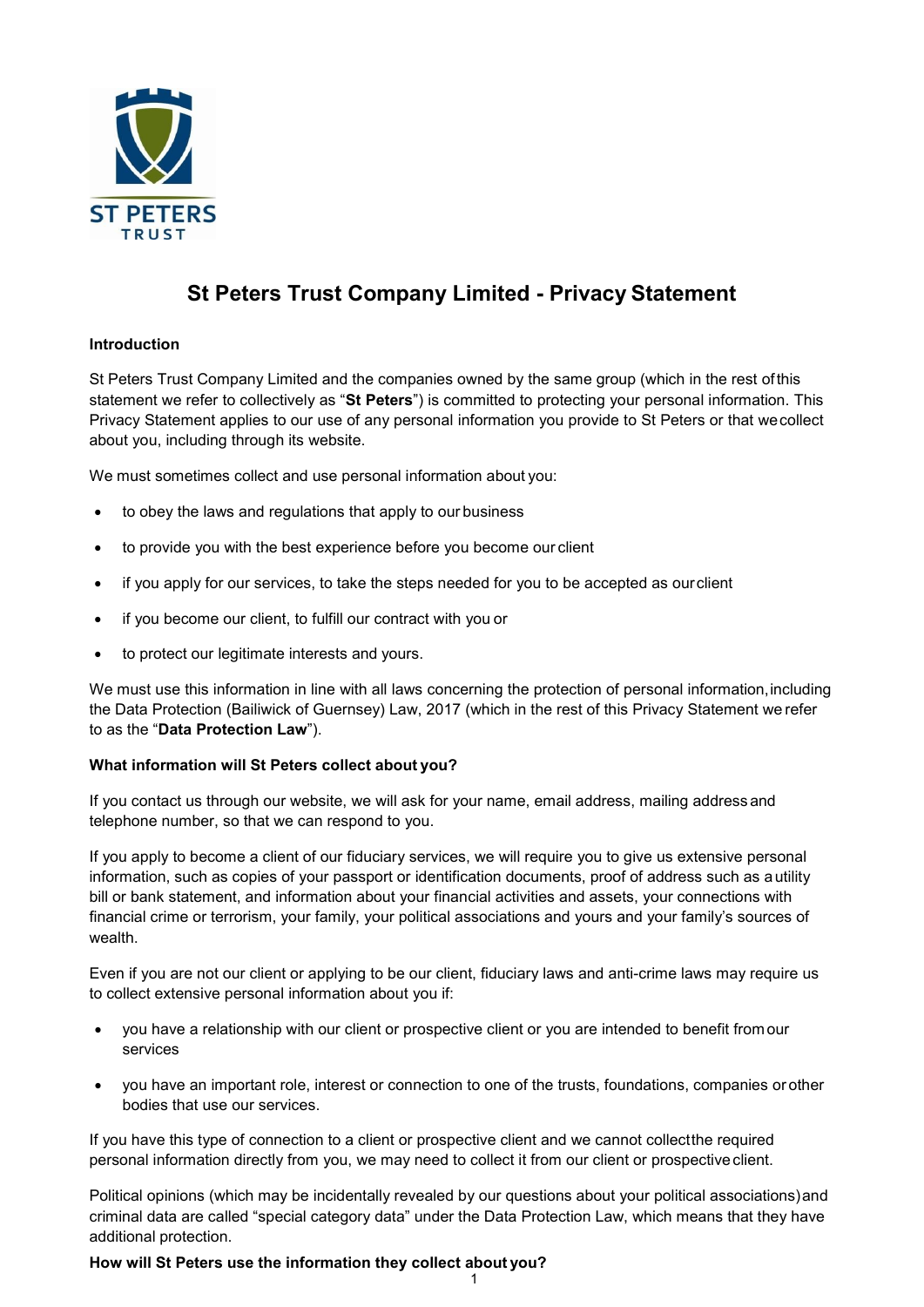St Peters uses your personal information in a number of ways, including thefollowing:

- to contact you about communications that you have sent to us
- to personalise the way we present content to you
- to analyse and improve the services offered by St Peters
- to decide whether or not we can accept or keep you (or someone connected to you) as a client, as we are required by law to assess the risk that our clients or people connected to them may use our services for illegal purposes
- to carry out our contractual services and fulfill our duties under the laws and regulations that applyto those services. Some of our services require us to make decisions on your behalf or in your best interests, so we will use the information that you provide us to help determine how best to do this
- to make appropriate copies and backups to protect the integrity of our information systems
- to comply with the terms of our insurance policies
- to ensure, once our relationship ends, that your affairs with us are concluded in an orderlymanner and that any unresolved issues or disputes may be addressed fairly and professionally
- if you are a job applicant, to evaluate and verify your suitability for a position
- if you are an employee or service provider, to:
	- $\circ$  fulfill our contract with you, such as ensuring that you receive pay and benefits that are due
	- $\circ$  ensure that you fulfill your contract with us, such as by supervising and evaluating your performance and ensuring that those needing your services can contact you

We do not use automated decision-making. If we intend to do so in the future, we will inform you before we start and explain why it is necessary and what rights you have to refuse, express your views, or appeal any automated decision.

## **What will St Peters contact you about?**

St Peters may contact you:

- about any service you have signed up for, or where you have asked forinformation
- to send you further correspondence, when you have opted to receive it
- about information or documents you have provided to St Peters
- if you are a client or person connected to our client, then as needed to carry out ourservices

### **Will St Peters share your personal information with anyone else?**

We will keep your information confidential except where disclosure is required or permitted by law (for example to government bodies and law enforcement agencies). St Peters does not transfer anypersonal data to commercial organisations unless we have your consent, we are legally required to do so, or it is necessary to provide our services to you.

We are required by law to verify the identity and activities of clients, potential clients and people connected to them, to reduce the risk of our services being used for illegal purposes. For this reason, we will use your personal information (in particular, your name, nationality, address and date of birth, and information on your close relations and business activities) to conduct background checks on you and your activities.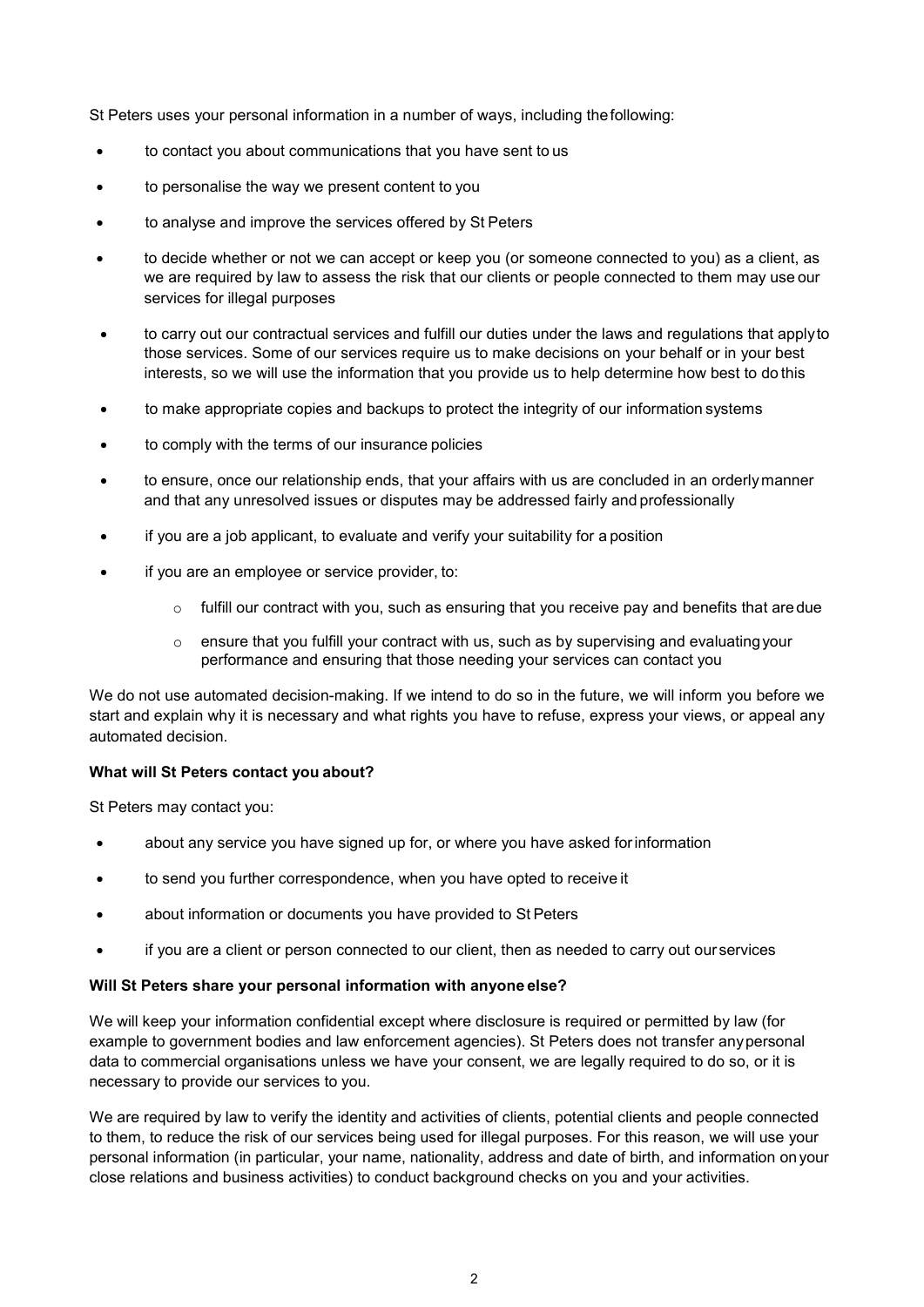We will search publicly available information on internet search engines such as Google. We will also use subscription-based databases that keep records of people involved in illegal, improper or risky activities. This information, including information about any connection with financial crime or terrorism, will help us decide whether to do business with you or the client with which you are connected. We will repeat these searches periodically during our relationship with you. The information that we find will be kept in our files as long as required by law and by our regulator.

If you are a client of our fiduciary services, we may receive requests for your personal information from people or firms dealing with you or entities connected to you. For example, bankers, accountants, auditors, lawyers, fund administrators, financial advisors and other professionals may be required by law to haveyour personal information before providing their services. We may provide such information to them if we have been authorised by you, or as necessary as part of our fiduciary services and duties.

If you are a client, or a person connected to our client, who uses our assistance with interests or legal structures outside Guernsey, we may receive requests to send your personal information outside Guernsey. We will transfer your personal information outside the Bailiwick of Guernsey, the European Union or a country or territory with equivalent data protection laws only if there are adequate safeguards to your personal information or when you have given us your consent and it is necessary to perform the service that you have engaged us to do (unless the transfer is otherwise permitted or required by law). It is your right to have us inform you about whether the country or territory has equivalent data protection laws or other adequate safeguards and, if so, what those safeguards are.

If your personal information is transferred without adequate safeguards to a country or territory without equivalent data protection laws to Guernsey, you may not have the same rights there to keep yourpersonal information secure and safe from abuse, nor the same ability to enforce those rights. You should keep this in mind when we ask for your consent to transfer your personal information to another country or territory.

Fiduciary laws require us to keep your personal information confidential. However, laws to deter financial crime create exceptions to this confidentiality, where we must report certain personal information about our clients and people connected to them to governmental authorities. We are also required by law to publish details about companies, foundations and other bodies that we administer into public registers, which may include your personal information if you perform certain roles on those bodies – if you are concerned about this, please ask us about it.

## **How long will St Peters keep your personal information?**

To fulfill our fiduciary duties, to conclude relationships in an orderly manner and to ensure that any disputes or unresolved issues may be addressed fairly and professionally, we have a policy of keeping copies of files for up to six years after our services end, before destroying them. If information in a file is part of a dispute or investigation after our services end, we may keep the information until the end of the dispute or investigation. If you would like details of our document retention policy or do not wish it to apply to your files, please contact us at the address at the end of this Privacy Statement.

As our business is supervised by a regulator, we are required from time to time to keep certain records to show our regulator that we are conducting our business properly and keeping client records accurate andup to date. This means that we may be required to keep your personal information in our files until the regulator no longer requires us to do so.

## **Can you find out what personal information St Peters holds about you?**

Under the Data Protection Law you have the right to confirm that we hold personal information about you and request copies of that information. Normally this information will be provided free of charge but we reserve the right to charge you a reasonable fee if you request multiple copies. If you make a request, we may require you to prove your identity with 2 pieces of government-issued photo identity documents. Guernsey fiduciary law protects the confidentiality of some trust information, which may limit your right of access under the Data Protection Law.